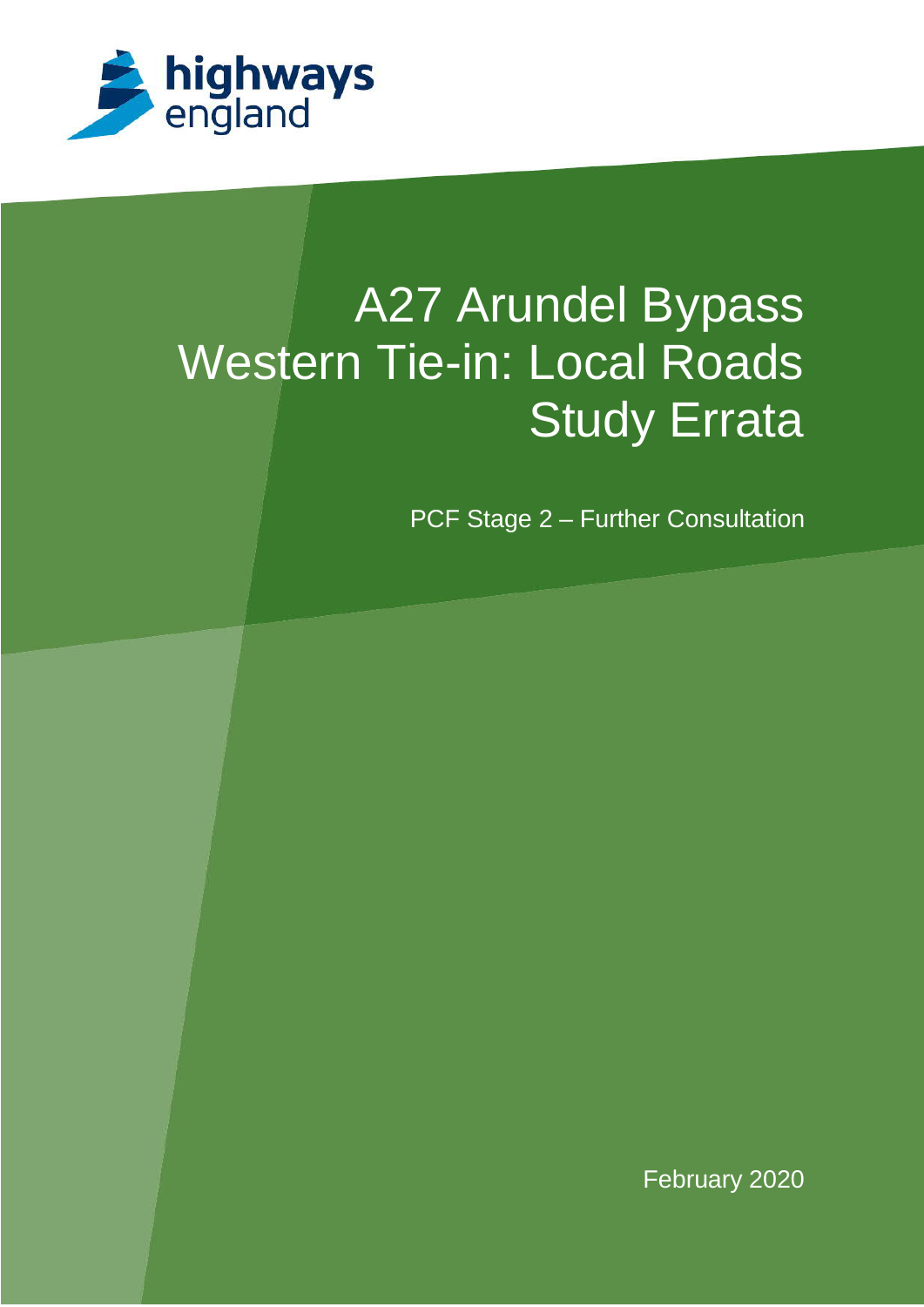

**Western Tie-in: Local Roads Study Errata, February 2020 - A27 Arundel Bypass PCF Stage 2**

# **CONTENTS**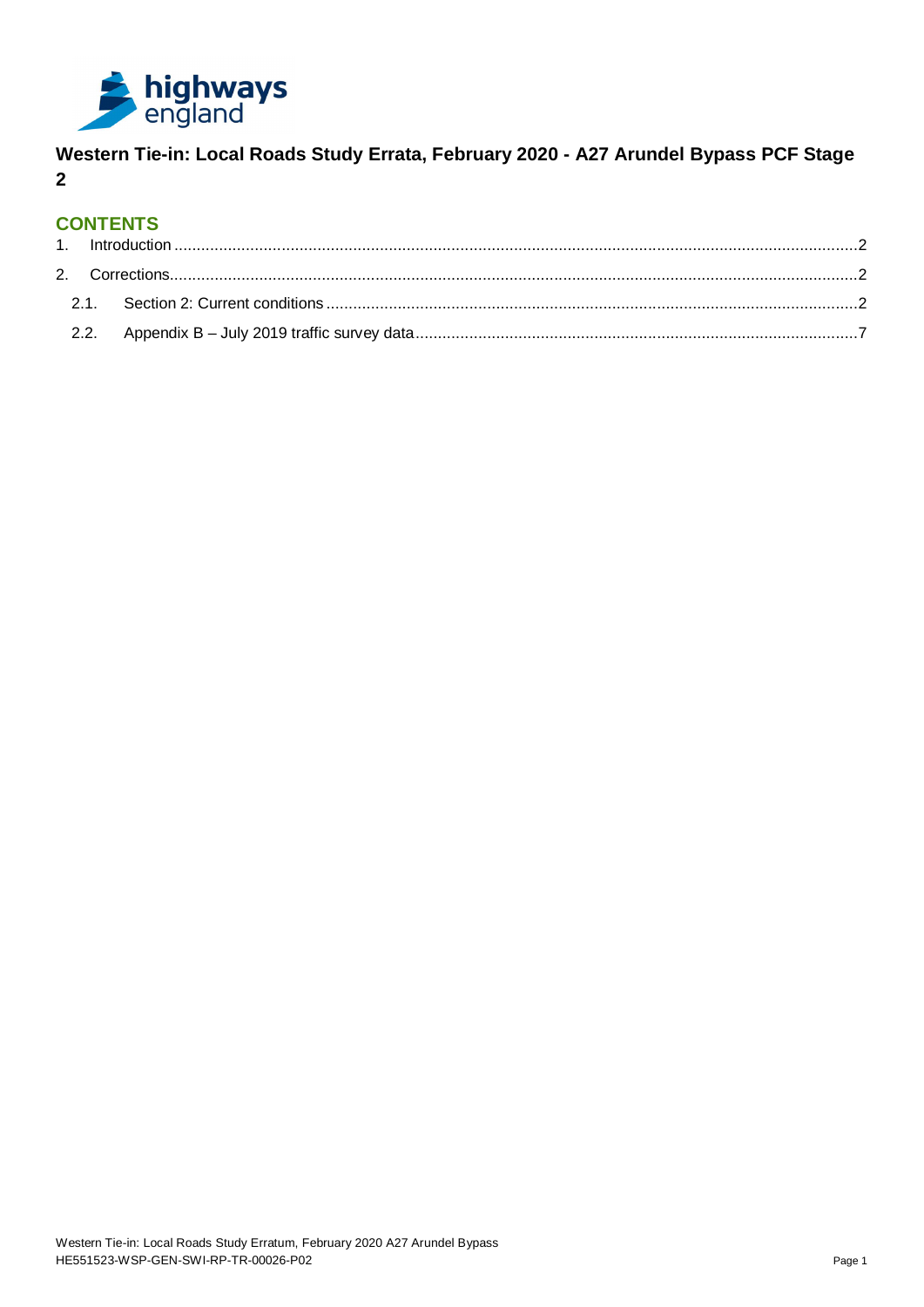

# <span id="page-2-0"></span>**1. INTRODUCTION**

The purpose of this note is to summarise a set of corrections to the Western Tie-in: Local Roads Study (Version P03) dated October 2019.

In each case, this note sets out the existing text in the Western Tie-in: Local Roads Study requiring correction (labelled as 'Existing Text') and below it, the corrected text (labelled as 'Amended Text'). The changes required to be made in the Amended Text are highlighted. The corrections relate to data entry, transcription or transposition issues when the documents were drafted.

The errata presented herein are intended to be read in conjunction with the published consultation documents provided on Highways England's A27 Arundel Bypass website [\(https://highwaysengland.co.uk/projects/a27-arundel](https://highwaysengland.co.uk/projects/a27-arundel-improvement/)[improvement/\)](https://highwaysengland.co.uk/projects/a27-arundel-improvement/).

The corrections presented in this note do not affect the assessments undertaken for the purposes of the Western Tiein: Local Roads Study as the amendments are relatively minor technical corrections.

No attachments are included in this note.

## <span id="page-2-1"></span>**2. CORRECTIONS**

## <span id="page-2-2"></span>**2.1. Section 2: Current conditions**

#### **Erratum 1**

| <b>Section</b>       | Paragraph / Table              | Location          |  |  |
|----------------------|--------------------------------|-------------------|--|--|
|                      | Figure 2-6 and paragraph 2.7.6 | Information boxes |  |  |
| <b>Existing Text</b> |                                |                   |  |  |

AADT and HGV% figures presented on Figure 2-6. Existing figure presented below.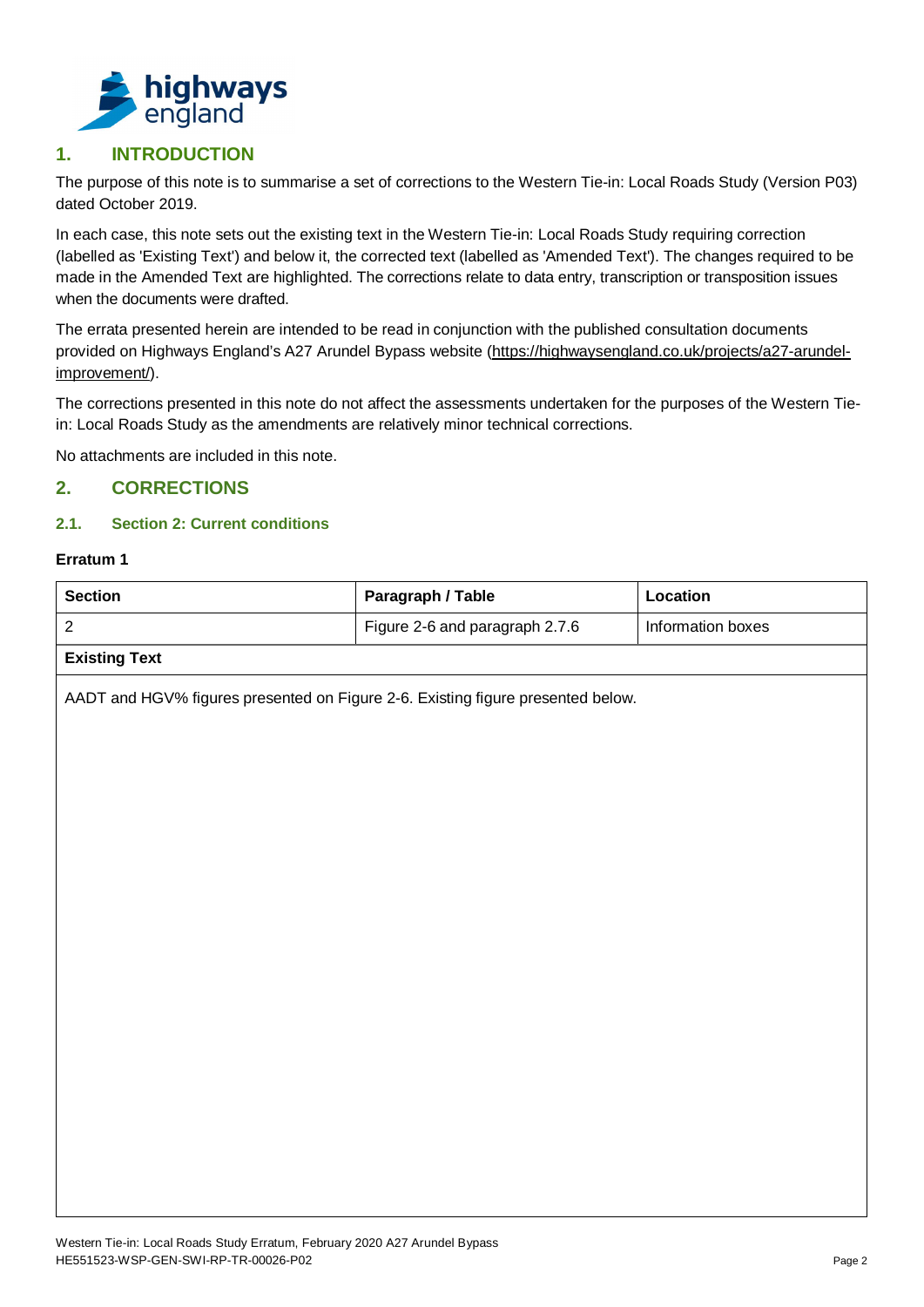



2.7.6 second sentence

"The figures also highlight higher percentages of HGVs (4%) using Yapton Lane in comparison to the rest of the local road network (2% or less) within the study area."

## **Amended Text**

AADT and HGV % figures presented on Figure 2-6. Revised figure and revised paragraph 2.7.6 presented below. Figure includes revised HGV % in all information boxes, revised AADT on The Street (changed from 2931 to 3013) and on Tye Lane (changed from 754 to 807). Replaced data illustrated with red strikethrough font.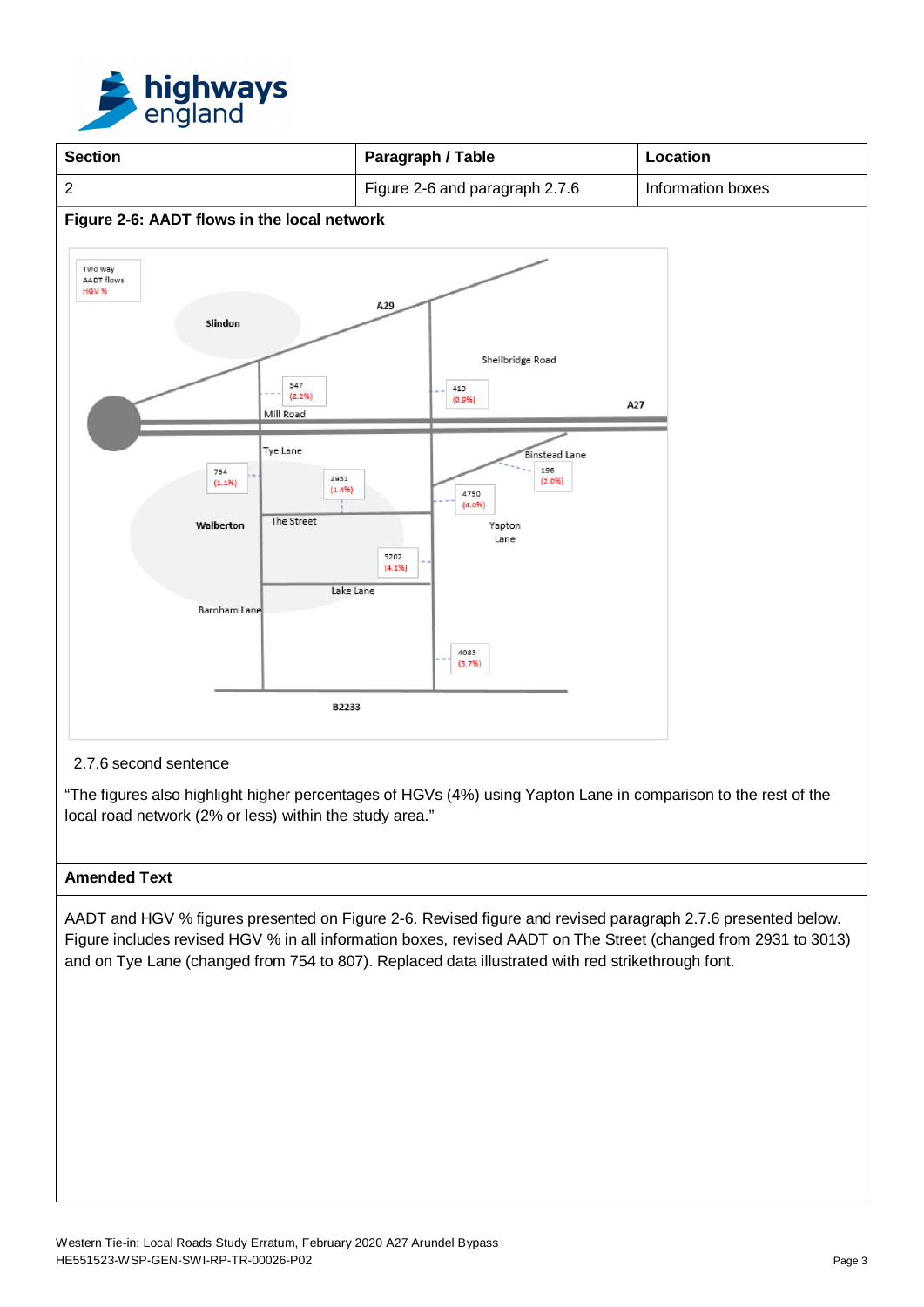



"The figures also highlight higher percentages of HGVs (4% 8%) using Yapton Lane in comparison to the rest of the local road network (2% 4% or less) within the study area."

#### **Explanation**

The calculation of HGV % at AADT level has been revised to correct a formula within the supporting spreadsheets.

The AADT figures are based on a single weeks data, covering 5 weekdays and 2 weekend days. A small change to The Street figures has been applied to remove one additional weekend days data that was originally included within the AADT calculation. A small change to the Tye Lane AADT has been made to exclude a day with only partial data available which had resulted in the inclusion of '0' flows within the original AADT calculation at this location. This does not affect or change the assessments undertaken or any results / conclusions drawn.

#### **Erratum 2**

| <b>Section</b>                   | Paragraph / Table | Location          |  |  |  |  |  |
|----------------------------------|-------------------|-------------------|--|--|--|--|--|
| $\overline{2}$                   | Figure 2-8        | Information boxes |  |  |  |  |  |
| <b>Existing Text</b>             |                   |                   |  |  |  |  |  |
| Existing figure presented below. |                   |                   |  |  |  |  |  |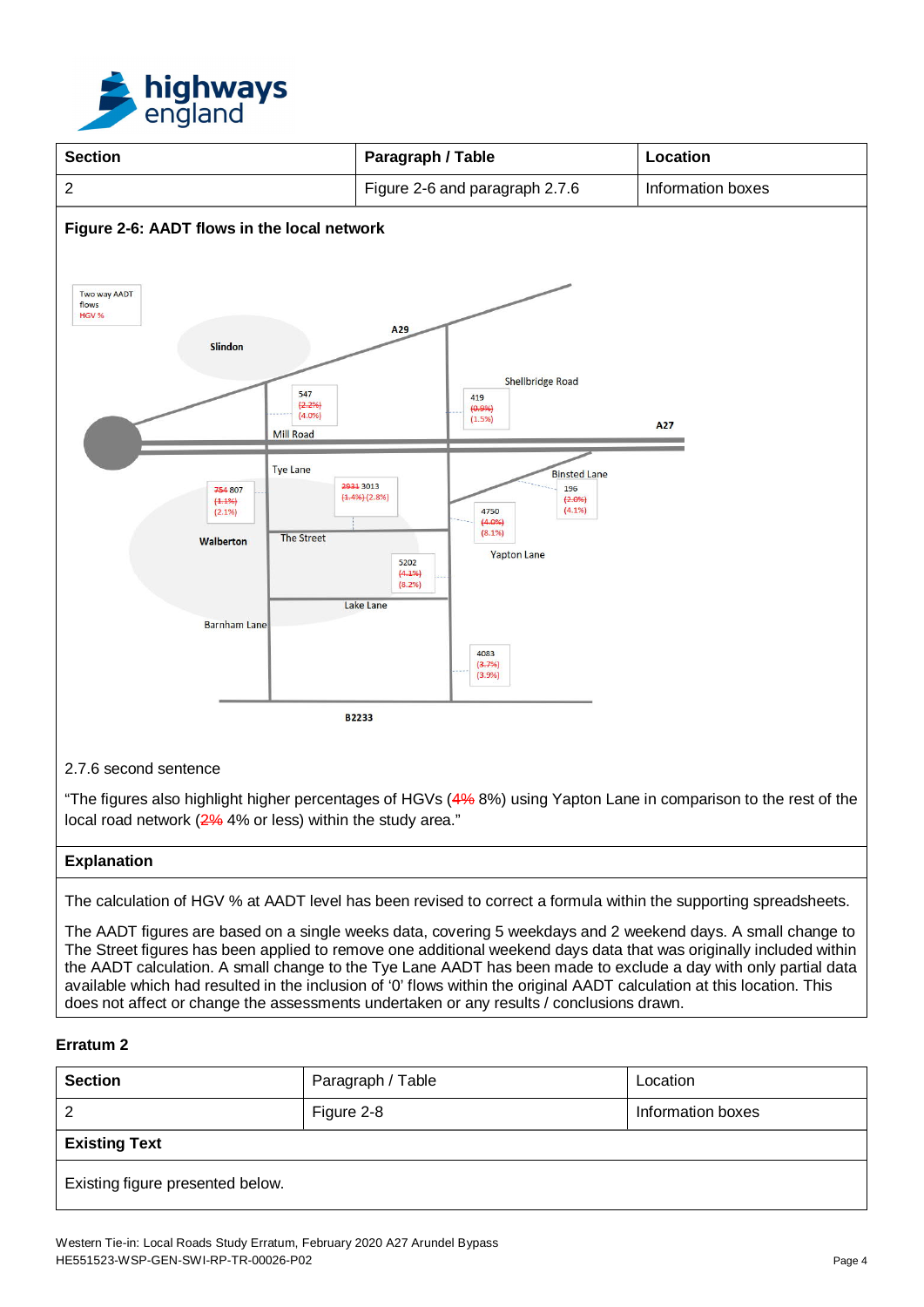



Revised data presented on Tye Lane information box for PM peak only. Replaced data presented in red strikethrough font.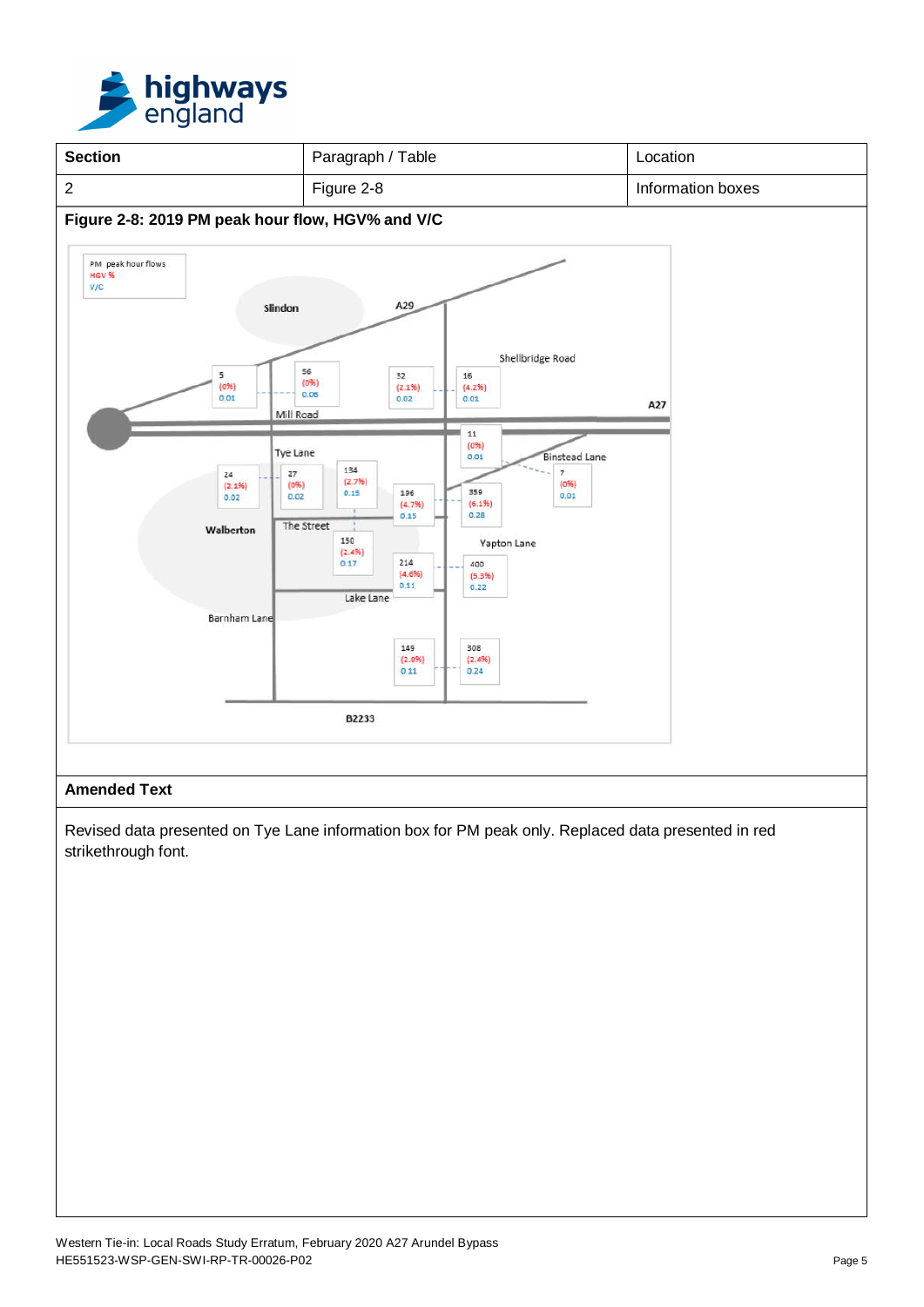



Tye Lane data for PM peak hour flows has been slightly revised. This is based on a small change to the Tye Lane data to exclude a day with only partial data available. This had resulted in the inclusion of '0' flows within the original AADT calculation (affecting the PM peak). Resulting small change to HGV % in one direction and V/C in the other within the Tye Lane information boxes. This does not affect or change the assessments undertaken or any results / conclusions drawn.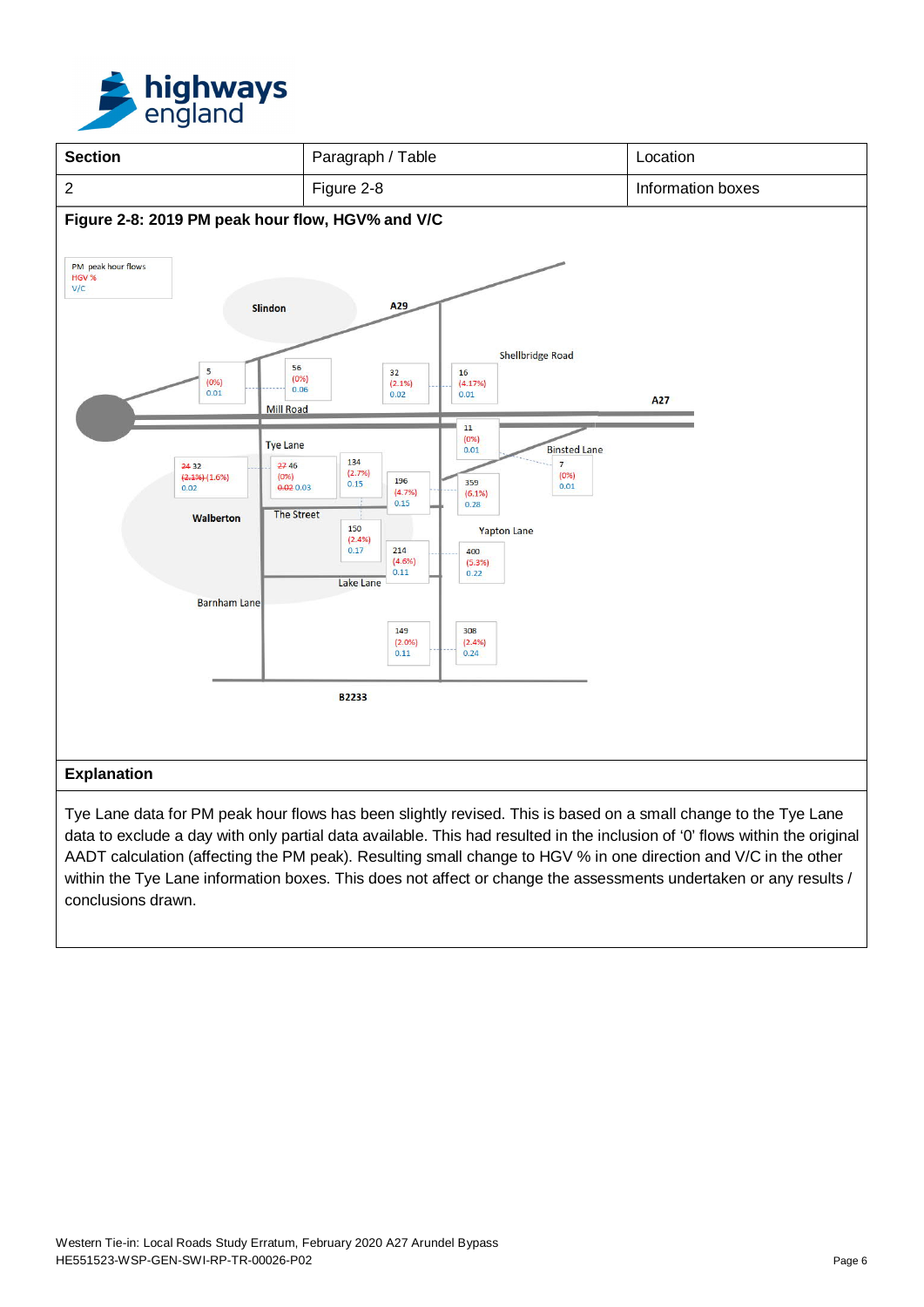

### <span id="page-7-0"></span>**2.2. Appendix B – July 2019 traffic survey data**

#### **Erratum 1**

| <b>Section</b>                         |                                                                                                                                                                                                                         |                               |            | Paragraph / Table                                |              |                                                  |               |  |  |
|----------------------------------------|-------------------------------------------------------------------------------------------------------------------------------------------------------------------------------------------------------------------------|-------------------------------|------------|--------------------------------------------------|--------------|--------------------------------------------------|---------------|--|--|
| Appendix B-2                           |                                                                                                                                                                                                                         |                               |            | Automatic Traffic Count Data - Table             |              |                                                  |               |  |  |
| <b>Existing Text</b>                   |                                                                                                                                                                                                                         |                               |            |                                                  |              |                                                  |               |  |  |
|                                        | Small revisions to ATC 4 (The Street) and ATC 7 (Tye Lane) ADT (Veh/24 hr day) and HGV % values. Small<br>revision to ATC 7 (Tye Lane) PM peak period average flow (veh/hr) and PM V/C. Existing table presented below. |                               |            |                                                  |              |                                                  |               |  |  |
| Count<br>Location                      | <b>Automatic Traffic Count data</b><br><b>Direction</b>                                                                                                                                                                 | <b>ADT</b><br>(Veh/24<br>day) | HGV %      | AM peak<br>period<br>average<br>flow<br>(veh/hr) | AM V/C       | PM peak<br>period<br>average<br>flow<br>(veh/hr) | <b>PM V/C</b> |  |  |
| ATC <sub>1</sub><br><b>B2132 N End</b> | <b>NB</b>                                                                                                                                                                                                               | 2169                          | 3.5        | 337                                              | 0.26         | 149                                              | 0.11          |  |  |
| Road<br>ATC <sub>2</sub>               | <b>SB</b><br><b>NB</b>                                                                                                                                                                                                  | 1914<br>2643                  | 4.4<br>7.9 | 108<br>368                                       | 0.08<br>0.20 | 308<br>214                                       | 0.24<br>0.11  |  |  |
| <b>The Street</b><br>Lake Lane         | <b>SB</b>                                                                                                                                                                                                               | 2559                          | 8.4        | 201                                              | 0.11         | 400                                              | 0.22          |  |  |
| ATC3                                   | <b>NB</b>                                                                                                                                                                                                               | 2370                          | 7.6        | 336                                              | 0.26         | 196                                              | 0.15          |  |  |
| The street -<br>Avispark Rd            | <b>SB</b>                                                                                                                                                                                                               | 2379                          | 8.6        | 162                                              | 0.12         | 359                                              | 0.28          |  |  |
| ATC4                                   | <b>NB</b>                                                                                                                                                                                                               | 1529                          | 2.6        | 226                                              | 0.25         | 134                                              | 0.15          |  |  |
| The Street -<br>Avispark Rd            | <b>SB</b>                                                                                                                                                                                                               | 1403                          | 2.9        | 134                                              | 0.15         | 150                                              | 0.17          |  |  |
| ATC <sub>5</sub><br><b>Arundel Rd</b>  | <b>NB</b>                                                                                                                                                                                                               | 282                           | 1.5        | 31                                               | 0.02         | 32                                               | 0.02          |  |  |
| Sth-<br>Sunnybox<br>Lane               | <b>SB</b>                                                                                                                                                                                                               | 137                           | 1.5        | 9                                                | 0.01         | 16                                               | 0.01          |  |  |
| ATC 6 - Mill                           | <b>NB</b>                                                                                                                                                                                                               | 89                            | 3.5        | 8                                                | 0.01         | 5                                                | 0.01          |  |  |
| Road                                   | <b>SB</b>                                                                                                                                                                                                               | 459                           | 4.1        | 30                                               | 0.03         | 56                                               | 0.06          |  |  |
| ATC 7<br>Tye Lane<br><b>The Street</b> | <b>NB</b>                                                                                                                                                                                                               | 385                           | 2.7        | 74                                               | 0.06         | 24                                               | 0.02          |  |  |
| Arundel Rd)                            | <b>SB</b>                                                                                                                                                                                                               | 369                           | 2.1        | 29                                               | 0.02         | 27                                               | 0.02          |  |  |

 $0.01$ 

 $0.01$ 

 $11$ 

 $\overline{7}$ 

 $0.01$ 

 $0.01$ 

 $6 \overline{6}$ 

 $12$ 

#### **Amended Text**

ATC 8-

Binstead<br>Lane

**NB** 

**SB** 

86

111

 $2.5$ 

 $5.3$ 

Revised table presented below. Replaced information presented in red strikethrough font.